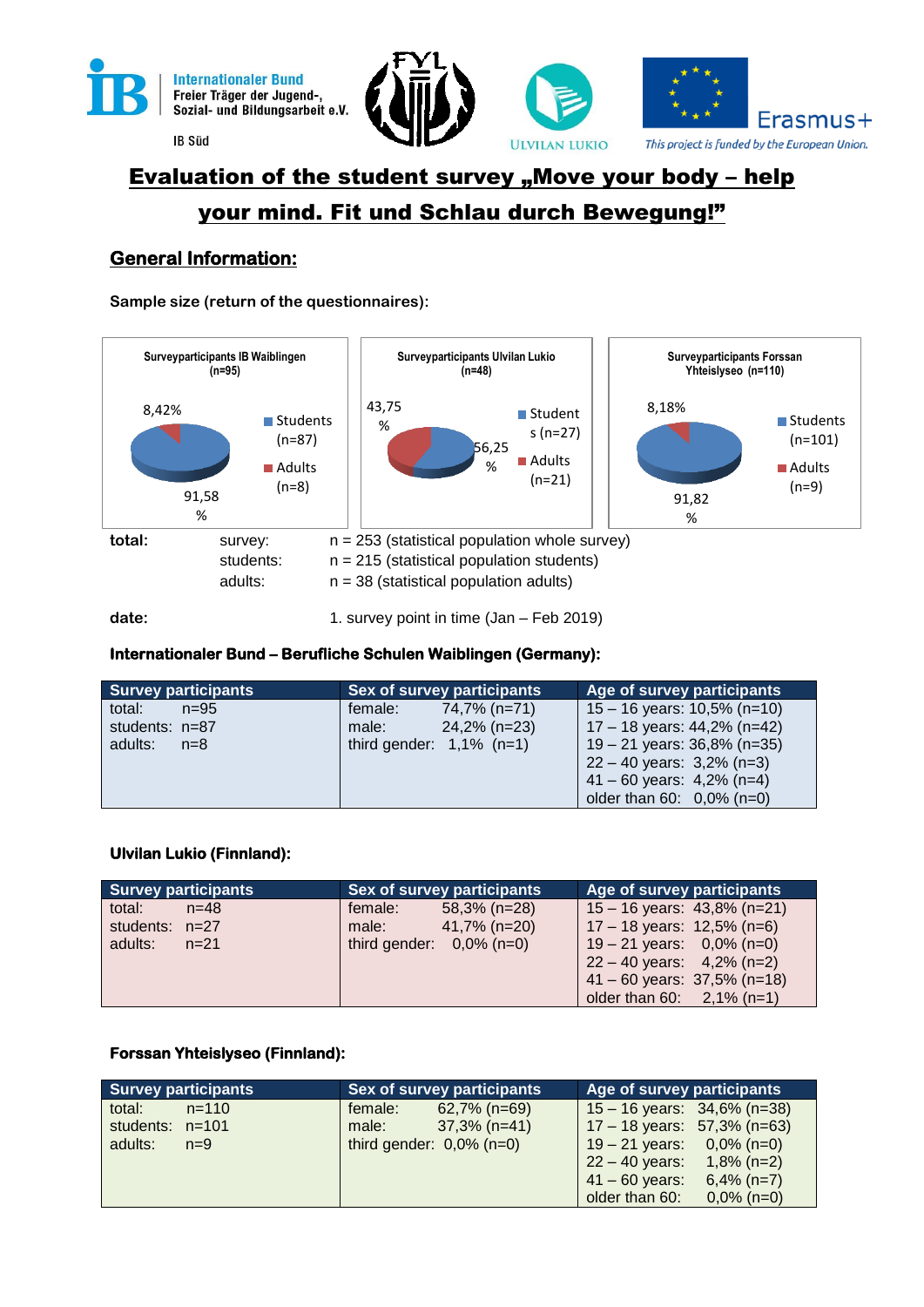### **Module A: Sports and exercises (part 1: A1 – A5)**

**A1: How do you get to school / to work? (students / adults ; multiple answers were possible)**

| <b>IB Waiblingen</b>      | <b>Ulvilan Lukio</b>      | <b>Forssan Yhteislyseo</b> | total (survey)            |
|---------------------------|---------------------------|----------------------------|---------------------------|
| 1. public transport -     | 1. $car -$                | 1. $car -$                 | 1. public transport -     |
| 75 (61,5%)                | $32(54,2\%)$              | 55 (34,0%)                 | 112 (32,65%)              |
| 2. $car -$                | 2. bike $-$               | 2. on foot $-$             | 2. $car -$                |
| 22 (18,0%)                | $9(15,3\%)$               | $31(19,1\%)$               | 109 (31,77%)              |
| 3. on foot $-$            | 3. public transport -     | 3. public transport -      | 3. on foot $-$            |
| 15 (12,3%)                | 7 (11,9%)                 | 30 (18,5%)                 | 52 (15,16%)               |
| 4. motorcycle / scooter - | 4. on foot $-$            | 4. motorcycle / scooter -  | 4. motorcycle / scooter - |
| 7(5,7%)                   | $6(10,2\%)$               | 24 (14,8%)                 | 36 (10,50%)               |
| $5.$ bike $-$             | 5. motorcycle / scooter - | 5. bike $-$                | 5. bike $-$               |
| 3(2,5%)                   | $5(8,5\%)$                | 22 (13,6%)                 | 34 (9,91%)                |



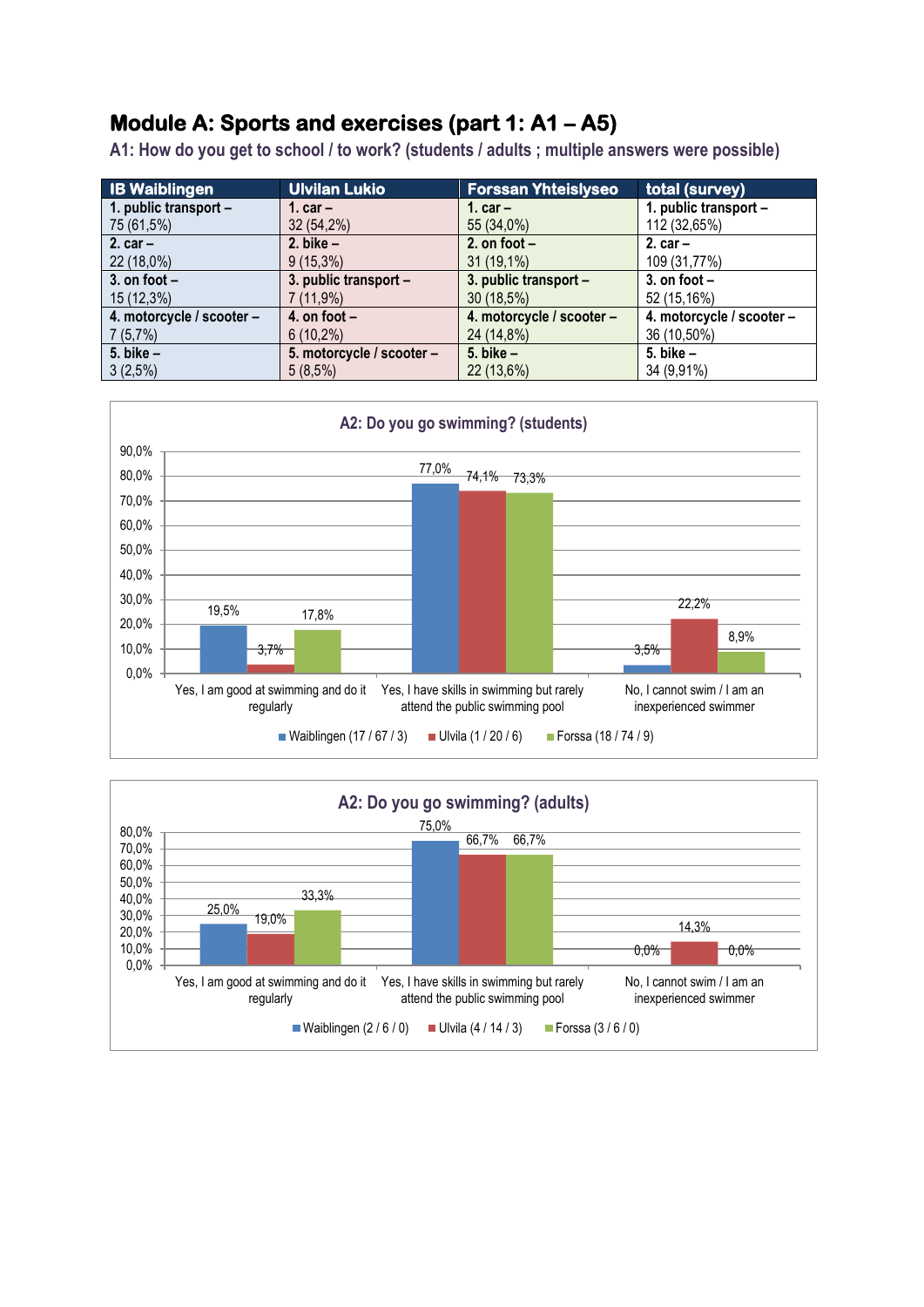| <b>IB Waiblingen</b>                                                      | <b>Ulvilan Lukio</b>                                                        | <b>Forssan Yhteislyseo</b>                                                          | total (survey)                                     |
|---------------------------------------------------------------------------|-----------------------------------------------------------------------------|-------------------------------------------------------------------------------------|----------------------------------------------------|
| 1. no sport $-$<br>27 (22,3%)                                             | 1. gymnastics / athletics -<br>16 (27,6%)                                   | 1. cycling / jogging /<br>swimming $-$<br>35 (26,9%)                                | 1. cycling / jogging /<br>swimming -<br>68 (22,4%) |
| 2. fitness workouts -<br>25 (20,7%)                                       | 2. cycling / jogging /<br>swimming $-$<br>15 (25,9%)                        | 2. gymnastics / athletics -<br>29 (22,3%)                                           | 2. teamsports -<br>55 (18,2%)                      |
| 3. teamsports -<br>18 (14,9%)                                             | 3. teamsports -<br>$9(15,5\%)$                                              | 3. teamsports -<br>28 (21,5%)                                                       | 3. gymnastics / athletics -<br>52 (17,2%)          |
| 3. cycling / jogging /<br>swimming $-$<br>18 (14,9%)                      | 4. no sport $-$<br>$7(12,1\%)$                                              | 4. no sport $-$<br>14 (10,8%)                                                       | 4. no sport -<br>48 (15,8%)                        |
| 5. miscellaneous<br>(dancing; tennis; horse<br>$riding$ ) –<br>17 (14,0%) | 5. fitness workouts -<br>$6(10,3\%)$                                        | 5. miscellaneous (horse<br>riding; shooting; skiing;<br>$karting$ ) –<br>$9(6,9\%)$ | 5. fitness workouts -<br>39 (12,9%)                |
| 6. gymnastics / athletics -<br>$7(5,9\%)$                                 | 6. miscellaneous<br>(badminton; skiing; e-<br>sport; yardwork) -<br>5(8,6%) | 6. fitness workouts -<br>$8(6,2\%)$                                                 | 6. miscellaneous -<br>31 (10,2%)                   |
| 7. martial arts $-$<br>$3(2,5\%)$                                         |                                                                             | 7. martial arts $-$<br>7(5,4%)                                                      | 7. martial arts -<br>$10(3,3\%)$                   |

**A3: Do you do sport on a regular basis? (students / adults ; multiple answers were possible)**

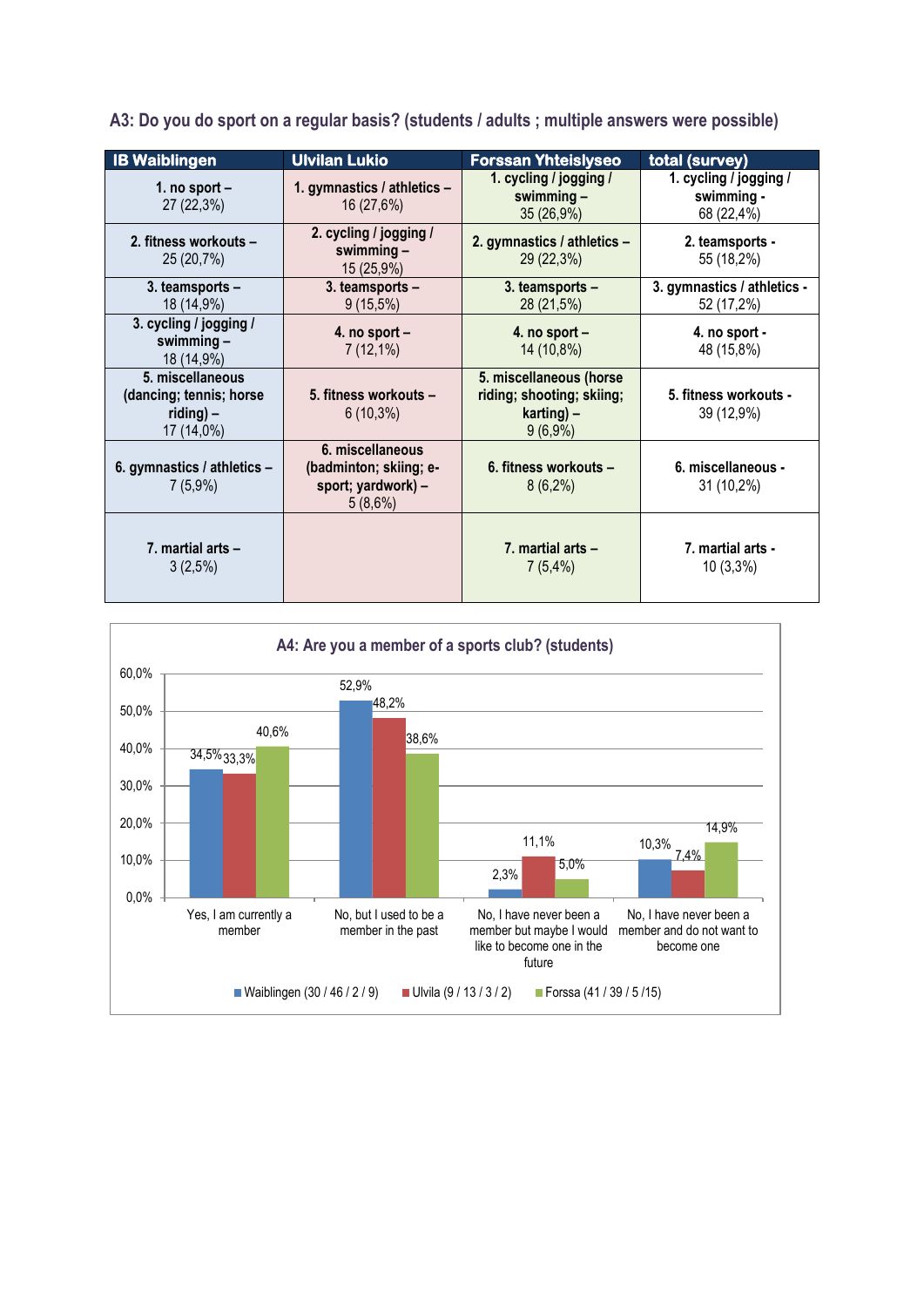

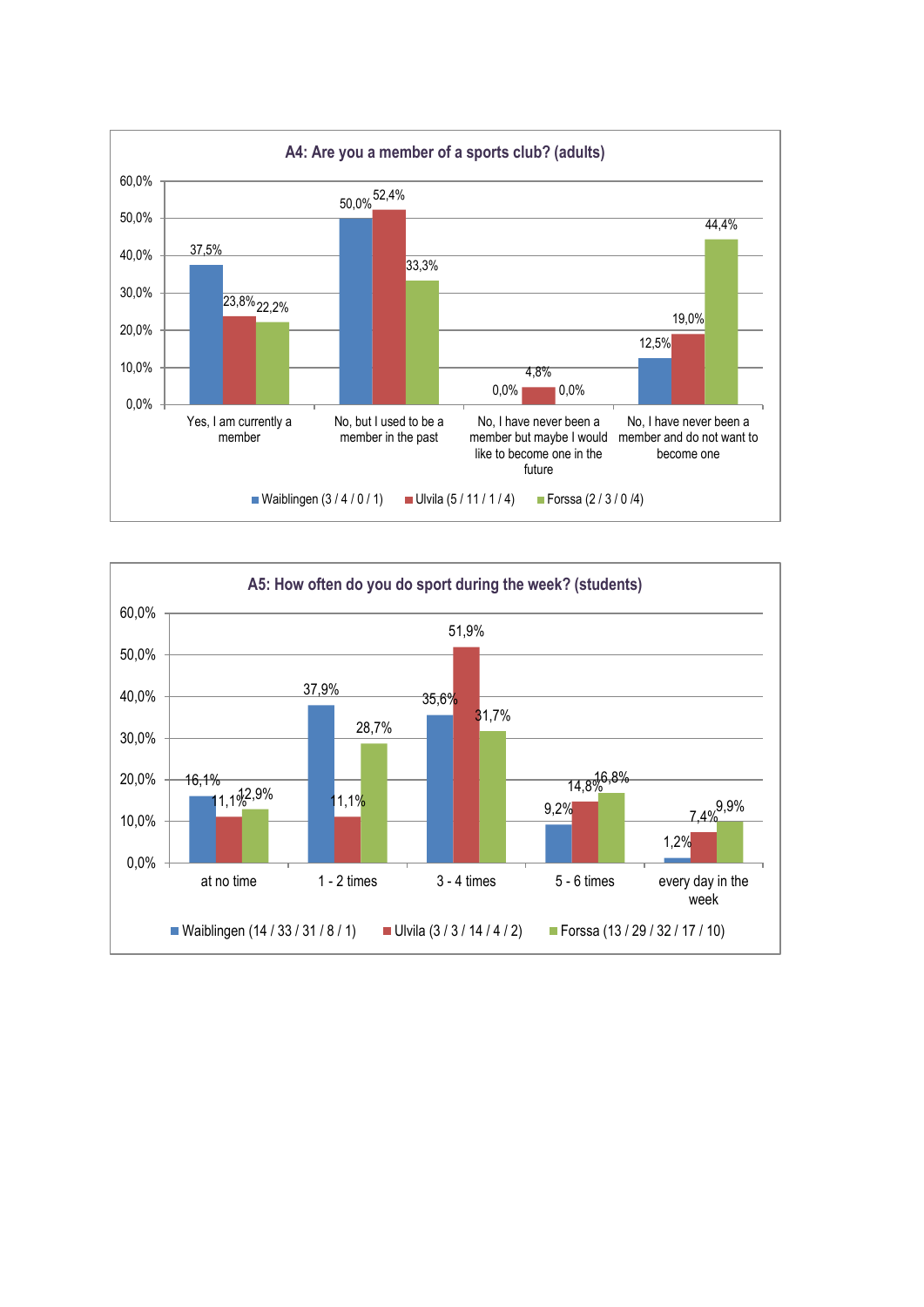## **Module A: Sports and exercises (part 2: A6 – A14)**

**A6 – A14: Personal statements to subjects about sport (students)**

| <b>Survey-subjects</b><br>(attitude sport)                                                                                                   | <b>Classification</b>        | <b>Mean value of the</b><br>answers at<br><b>Waiblingen (n=87)</b> | Mean value of the<br>answers at Ulvila<br>$(n=27)$ | Mean value of the<br>answers at Forssa<br>$(n=101)$ |
|----------------------------------------------------------------------------------------------------------------------------------------------|------------------------------|--------------------------------------------------------------------|----------------------------------------------------|-----------------------------------------------------|
| For a more healthy life<br>everyone should do<br>more sport. (A6)                                                                            | society & social<br>contacts | 4,13                                                               | 4,37                                               | 4,00                                                |
| <b>Sporting activities</b><br>support my social<br>contacts and<br>relationships (A9)                                                        | society & social<br>contacts | 3,23                                                               | 3,11                                               | 3,32                                                |
| After completing a<br>sports exercise / unit, I<br>feel satisfaction (A7)                                                                    | <b>success</b>               | 4,06                                                               | 3,52                                               | 3,90                                                |
| When I am doing a<br>regular sporting<br>activity, my desire is to<br>achieve a competitive<br>level of productivity<br>sport standard (A13) | <b>success</b>               | 2,95                                                               | 3,15                                               | 3,12                                                |
| Sport and exercise are<br>important to my<br>personal health (A8)                                                                            | health                       | 4,13                                                               | 4,00                                               | 4,05                                                |
| Sports are a good<br>balance to my lack of<br>exercise / inactivity at<br>school (work) in my<br>daily life (A11)                            | health                       | 3,94                                                               | 4,00                                               | 3,73                                                |
| I feel physically fit and<br>healthy (A14)                                                                                                   | health                       | 3,69                                                               | 3,27                                               | 3,70                                                |
| I am thrilled by new<br>sports and I want to try<br>them as soon as<br>possible (A10)                                                        | innovation                   | 2,21                                                               | 2,52                                               | 2,44                                                |
| I prefer spending time<br>with outdoor activities<br>(A12)                                                                                   | outdoor exercise             | 3,44                                                               | 3,15                                               | 3,32                                                |
|                                                                                                                                              |                              |                                                                    |                                                    |                                                     |
| <b>Average Society &amp;</b><br><b>Social Contacts:</b>                                                                                      | $A6 + A9$                    | 3,68                                                               | 3,74                                               | 3,66                                                |
| <b>Average success:</b>                                                                                                                      | $A7 + A13$                   | 3,51                                                               | 3,34                                               | 3,51                                                |
| Average health::                                                                                                                             | $A8 + A11 + A14$             | 3,92                                                               | 3,76                                               | 3,83                                                |
| Innovation:                                                                                                                                  | A10                          | 2,21                                                               | 2,52                                               | 2,44                                                |
| <b>Outdoor exercise:</b>                                                                                                                     | A12                          | 3,44                                                               | 3,15                                               | 3,32                                                |
| attitudes for sports<br>(average)                                                                                                            |                              | 3,352                                                              | 3,302                                              | 3,352                                               |
| <b>Attitudes for sports</b>                                                                                                                  |                              |                                                                    |                                                    |                                                     |
| (statistical population):                                                                                                                    | 3,346                        |                                                                    |                                                    |                                                     |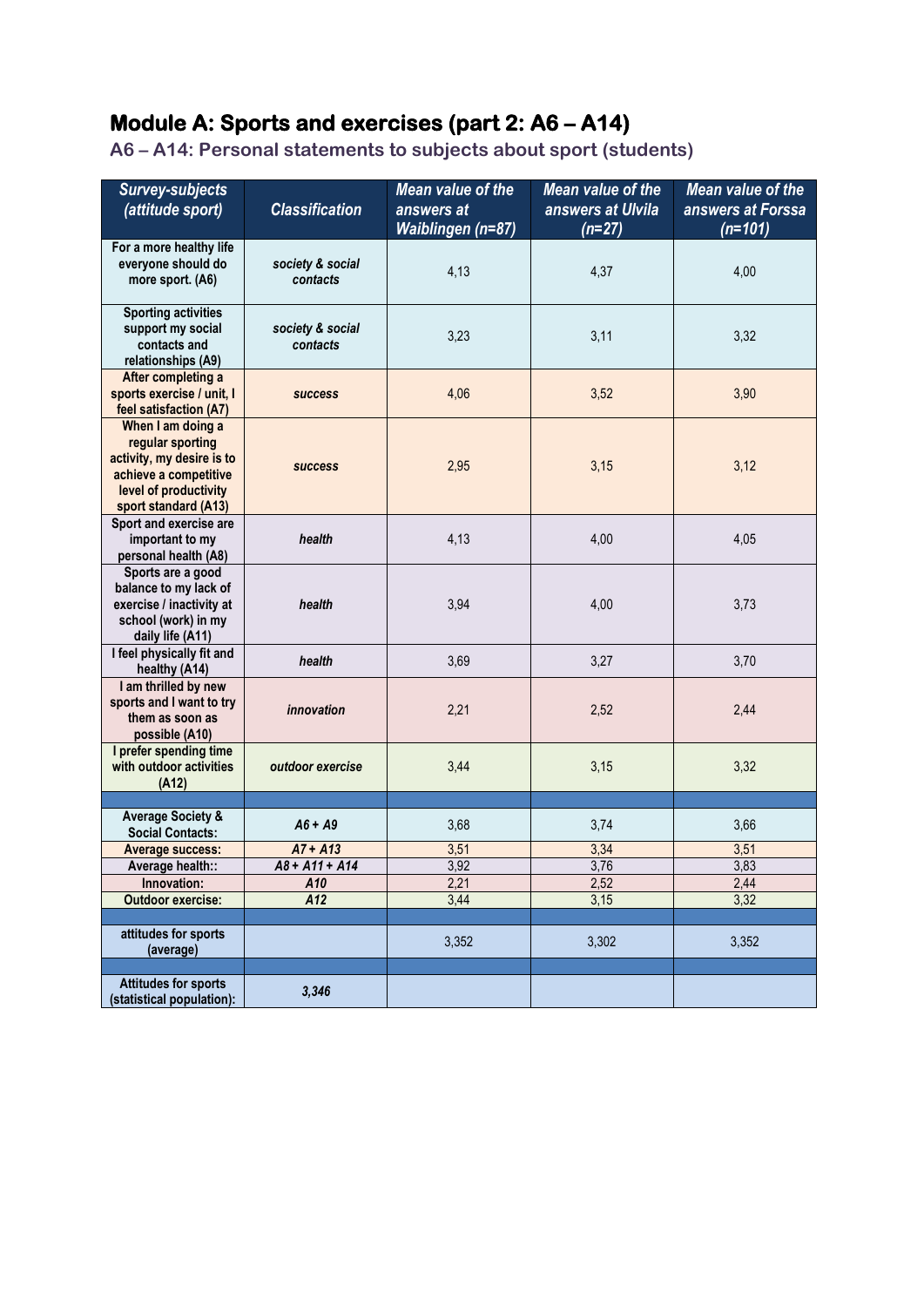## **A6 – A14: Personal statements to subjects about sport (adults)**

| <b>Survey-subjects</b><br>(attitude Sport)                                                                                                   | <b>Classification</b>        | Mean value of the<br>answers at<br>Waiblingen (n=8) | Mean value of the<br>answers at Ulvila<br>$(n=21)$ | Mean value of the<br>answers at Forssa<br>$(n=9)$ |
|----------------------------------------------------------------------------------------------------------------------------------------------|------------------------------|-----------------------------------------------------|----------------------------------------------------|---------------------------------------------------|
| For a more healthy life<br>everyone should do<br>more sport. (A6)                                                                            | society & social<br>contacts | 3,38                                                | 4,38                                               | 4,33                                              |
| <b>Sporting activities</b><br>support my social<br>contacts and<br>relationships (A9)                                                        | society & social<br>contacts | 3,38                                                | 3,57                                               | 3,22                                              |
| After completing a<br>sports exercise / unit, I<br>feel satisfaction (A7)                                                                    | <b>success</b>               | 3,50                                                | 4,33                                               | 4,33                                              |
| When I am doing a<br>regular sporting<br>activity, my desire is to<br>achieve a competitive<br>level of productivity<br>sport standard (A13) | <b>success</b>               | 2,25                                                | 2,24                                               | 2,67                                              |
| Sport and exercise are<br>important to my<br>personal health (A8)                                                                            | health                       | 4,00                                                | 4,14                                               | 4,33                                              |
| Sports are a good<br>balance to my lack of<br>exercise / inactivity at<br>school (work) in my<br>daily life (A11)                            | health                       | 3,38                                                | 4,14                                               | 3,67                                              |
| I feel physically fit and<br>healthy (A14)                                                                                                   | health                       | 3,75                                                | 3,48                                               | 3,67                                              |
| I am thrilled by new<br>sports and I want to try<br>them as soon as<br>possible (A10)                                                        | innovation                   | 2,00                                                | 2,14                                               | 1,89                                              |
| I prefer spending time<br>with outdoor activities<br>(A12)                                                                                   | outdoor exercise             | 4,63                                                | 3,81                                               | 4,11                                              |
| <b>Average Society &amp;</b>                                                                                                                 |                              |                                                     |                                                    |                                                   |
| <b>Social Contacts:</b>                                                                                                                      | $A6 + A9$                    | 3,38                                                | 3,98                                               | 3,78                                              |
| <b>Average success:</b>                                                                                                                      | $A7 + A13$                   | 2,86                                                | 3,29                                               | 3,50                                              |
| Average health::                                                                                                                             | $A8 + A11 + A14$             | 3,71                                                | 3,92                                               | 3,89                                              |
| Innovation:<br>Outdoor exercise:                                                                                                             | A10<br>A12                   | 2,00<br>4,63                                        | 2,14<br>3,81                                       | 1,89<br>4,11                                      |
|                                                                                                                                              |                              |                                                     |                                                    |                                                   |
| attitudes for sports<br>(average)                                                                                                            |                              | 3,316                                               | 3,428                                              | 3,434                                             |
| <b>Attitudes for sports</b><br>(statistical population):                                                                                     | 3,406                        |                                                     |                                                    |                                                   |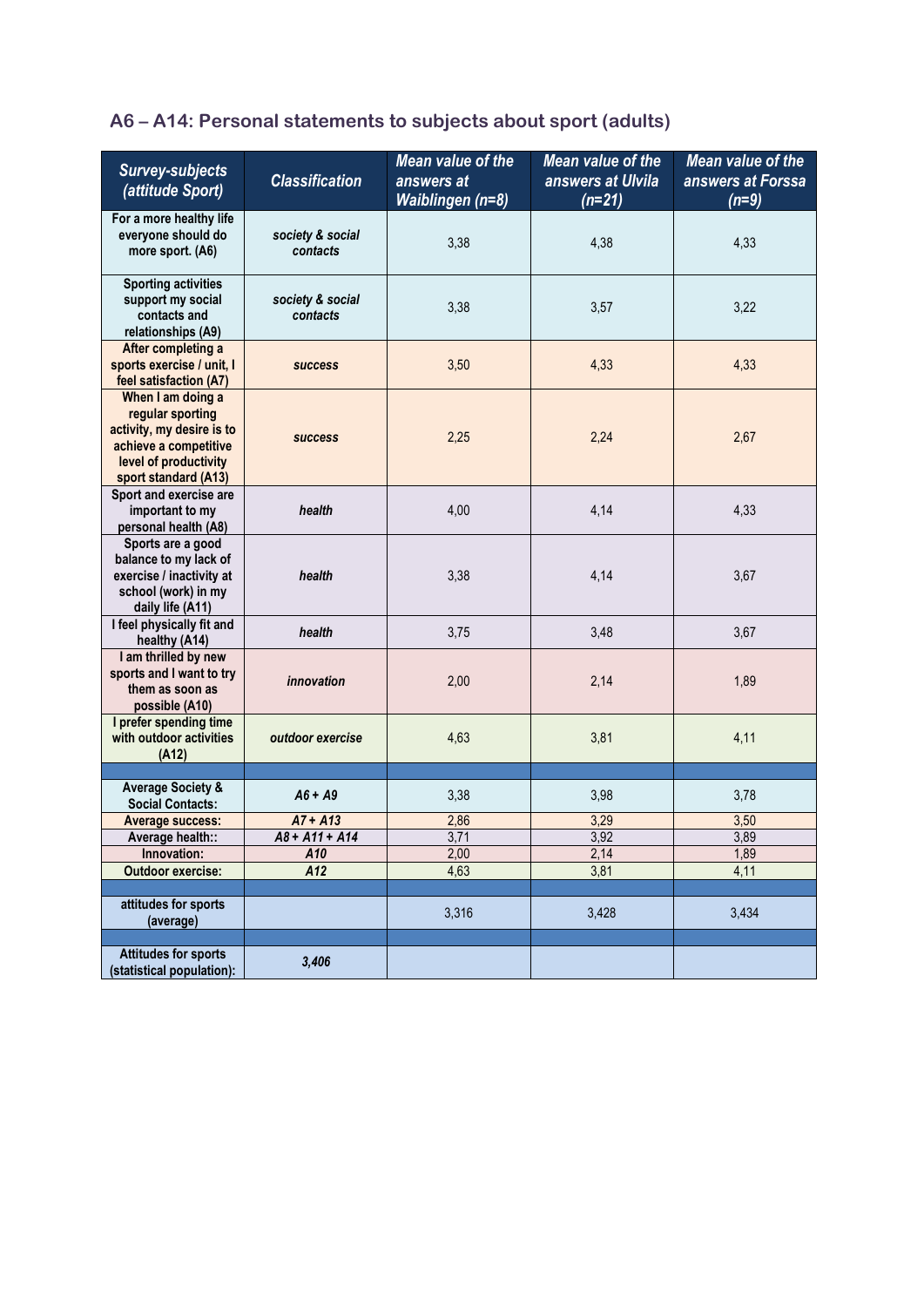

## **Module B: Healthy life and good nutrition (part 1: B1 – B8)**

### **B2: How´s your nutrition behaviour? (students)**

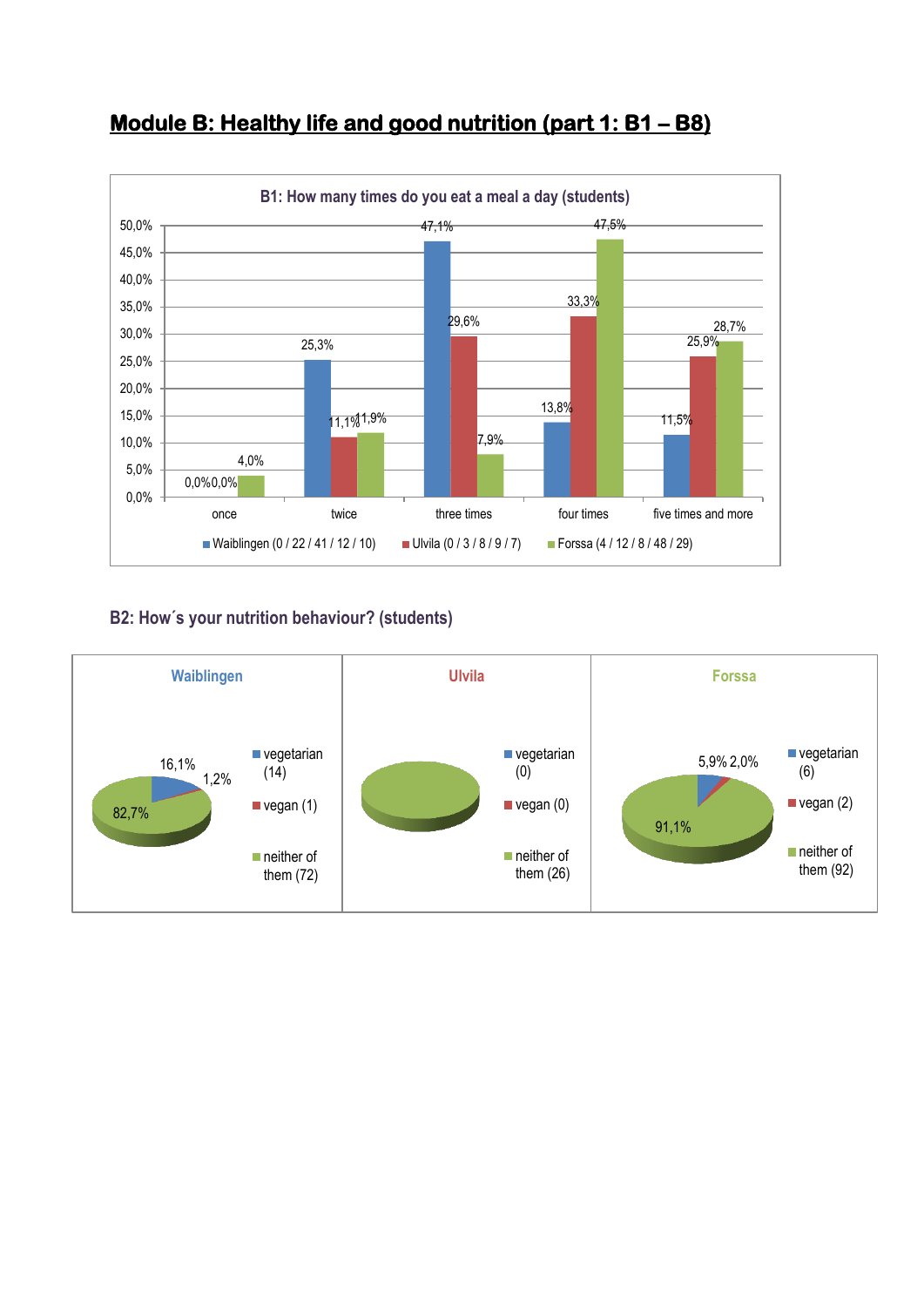



#### **B5: I have breakfast before I go to school … (students)**

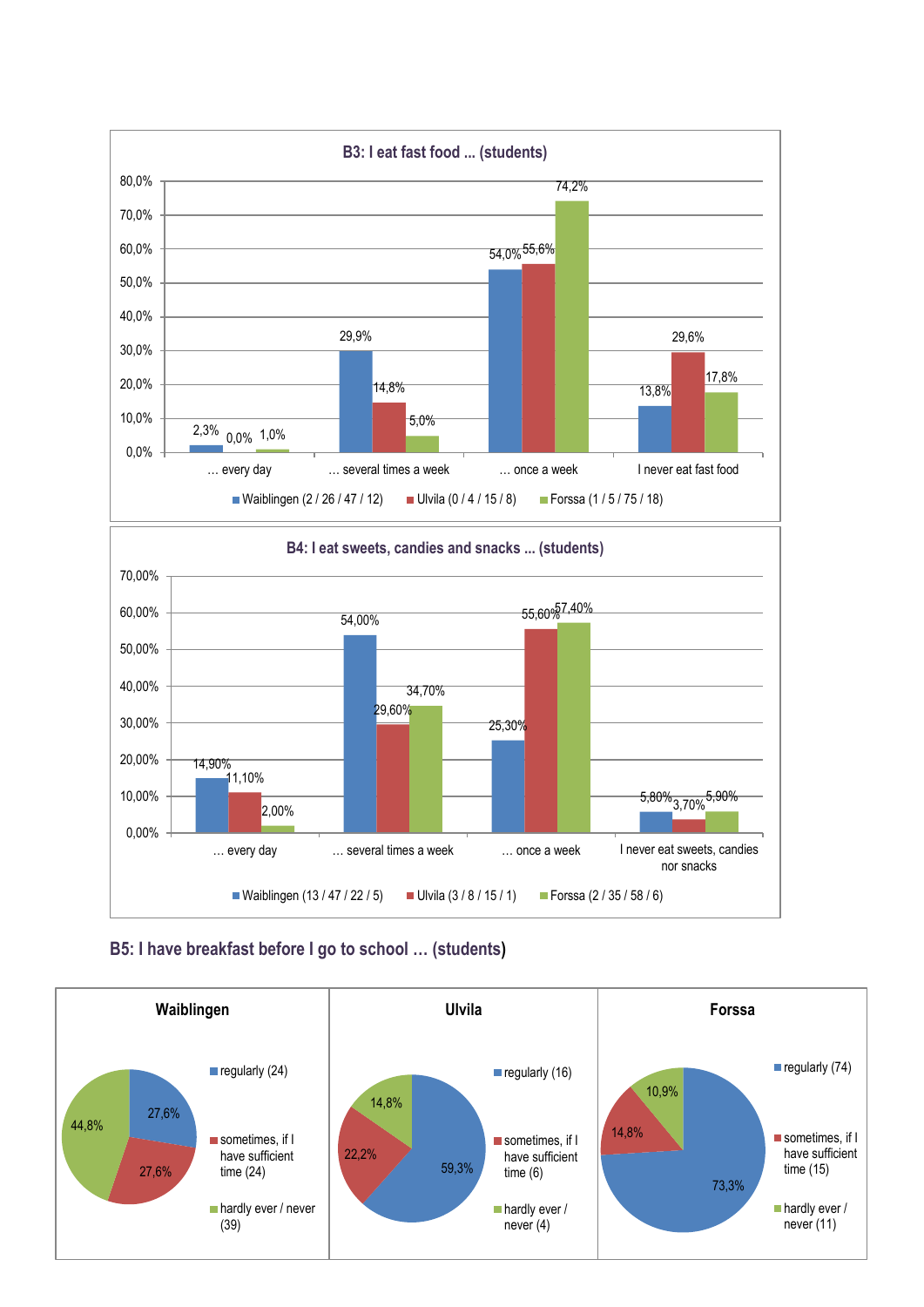**B6: What do you drink regularly or what is your favorite drink? (students / adults ; multiple answers were possible)**

| <b>IB Waiblingen</b>        | <b>Ulvilan Lukio</b>        | <b>Forssan Yhteislyseo</b>  | total (survey)          |
|-----------------------------|-----------------------------|-----------------------------|-------------------------|
| 1. water $-$                | 1. water $-$                | 1. water $-$                | 1. water -              |
| 65 (48,5%)                  | 27 (33,8%)                  | 60 (38,7%)                  | 152 (41,2%)             |
| 2. $cofree -$               | 2. tea / $cocoa /$ milk $-$ | 2. tea / $cocoa /$ milk $-$ | 2. tea / cocoa / milk - |
| 19 (14,2%)                  | $17(21,2\%)$                | $31(20,0\%)$                | 66 (17,9%)              |
| 3. tea / $cocoa /$ milk $-$ | $3.$ coffee $-$             | $3.$ coffee $-$             | $3.$ coffee -           |
| 18 (13,4%)                  | 15(18.8%)                   | 26 (16,7%)                  | 60 (16,3%)              |
| 3. soft drinks / soda -     | 4. soft drinks / soda -     | 4. juice $-$                | 4. soft drinks / soda - |
| 18 (13,4%)                  | $13(16.2\%)$                | $21(13,5\%)$                | 48 (13,0%)              |
| 5. juice $-$                | 5. juice $-$                | 5. soft drinks / soda -     | 5. juice -              |
| 14 (10,4%)                  | $8(10.0\%)$                 | $17(11,0\%)$                | 43 (11,7%)              |



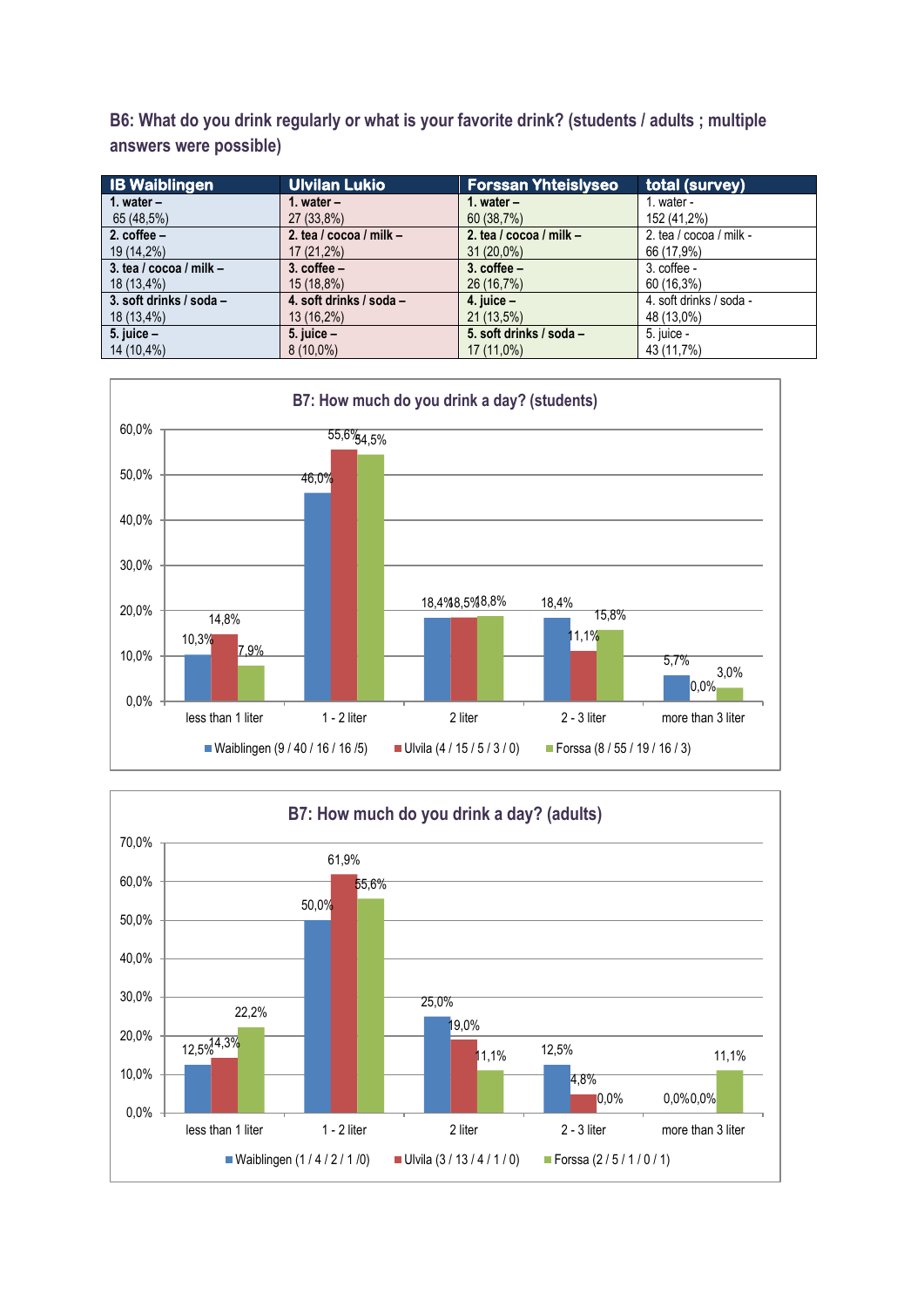

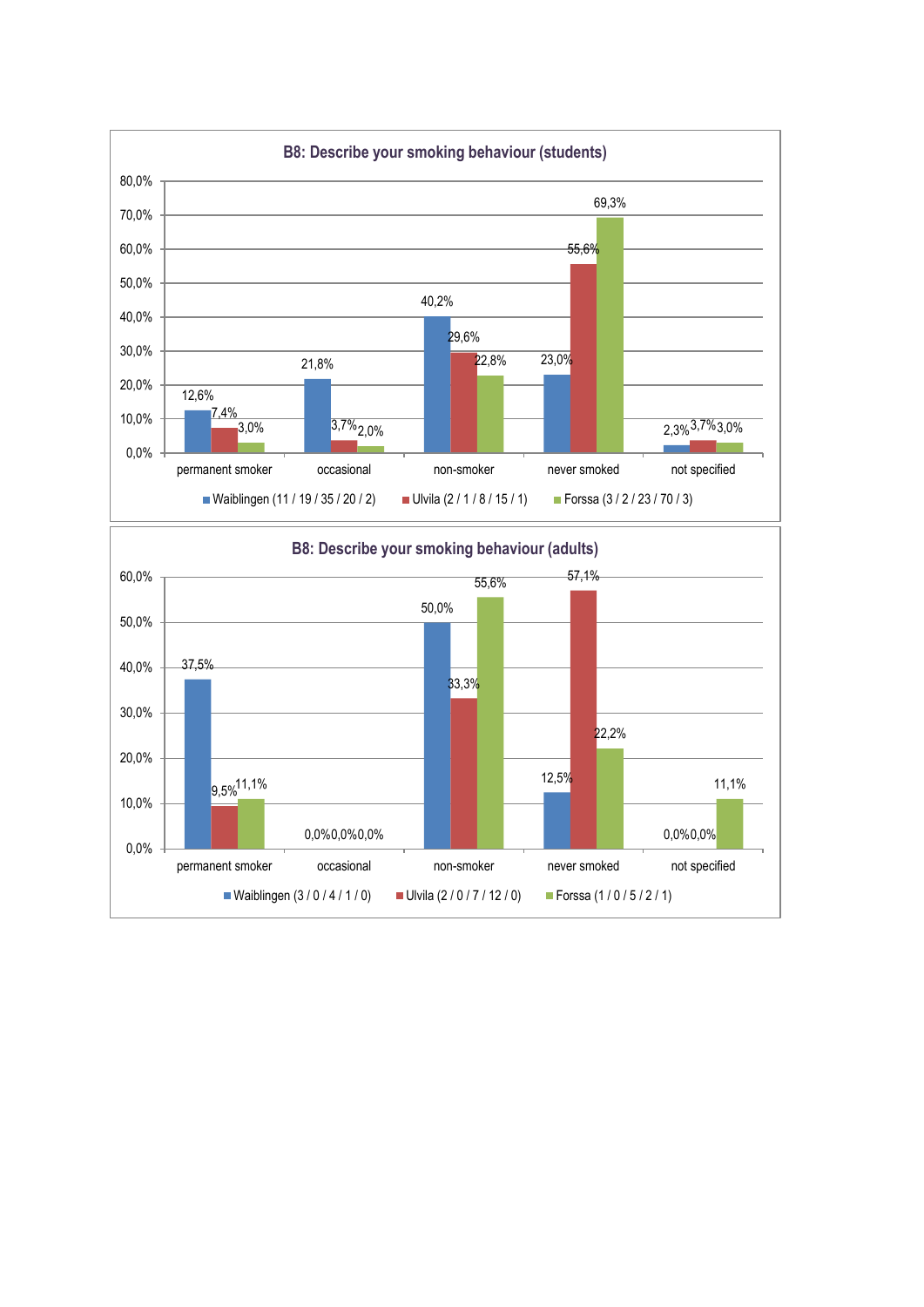# **Module B: Healthy life and good nutrition (part 2: B9 – B14)**

**B9 – B14: Personal statements to subjects about healthy life and good nutrition (students)**

| <b>Survey-subjects</b><br>(attitude healthy<br>life and good<br>nutrition)                                       | <b>Classification</b>      | Mean value of the<br>answers at<br>Waiblingen (n=87) | Mean value of the<br>answers at Ulvila<br>$(n=27)$ | <b>Mean value of the</b><br>answers at Forssa<br>$(n=101)$ |
|------------------------------------------------------------------------------------------------------------------|----------------------------|------------------------------------------------------|----------------------------------------------------|------------------------------------------------------------|
| A healthy nutrition<br>plays an important role<br>in my life (B9)                                                | Personal attitude          | 3,53                                                 | 3,59                                               | 3,51                                                       |
| I consciously abstain<br>from stimulants<br>because I consider<br>them unhealthy (B12)                           | Personal attitude          | 2,59                                                 | 3,56                                               | 3,39                                                       |
| I'm interested in<br>ingredients and<br>nutritional value of the<br>foods I eat. (B11)                           | conscious diet             | 3,30                                                 | 3,07                                               | 3,33                                                       |
| I do not consciously<br>consume any foods or<br>drinks which have /<br>include a high content<br>of sugar. (B13) | conscious diet             | 2,66                                                 | 2,78                                               | 2,80                                                       |
| In my daily nutrition I<br>make sure only to eat /<br>consume on organic<br>foods. (B14)                         | conscious diet             | 2,77                                                 | 2,26                                               | 2,18                                                       |
| I enjoy cooking dishes<br>by myself. (B10)                                                                       | Independent<br>preparation | 3,52                                                 | 3,59                                               | 3,20                                                       |
| average personal                                                                                                 |                            |                                                      |                                                    |                                                            |
| attitude:                                                                                                        | $B9 + B12$                 | 3,06                                                 | 3,58                                               | 3,45                                                       |
| average conscious<br>diet:                                                                                       | $B11 + B13 + B14$          | 2,91                                                 | 2,70                                               | 2,77                                                       |
| independent<br>preparation:                                                                                      | <b>B10</b>                 | 3,52                                                 | 3,59                                               | 3,20                                                       |
|                                                                                                                  |                            |                                                      |                                                    |                                                            |
| attitude healthy life<br>and good nutrition<br>(average)                                                         |                            | 3,163                                                | 3,29                                               | 3,14                                                       |
| attitude to nutrition                                                                                            | 3,168                      |                                                      |                                                    |                                                            |
| (statistical population):                                                                                        |                            |                                                      |                                                    |                                                            |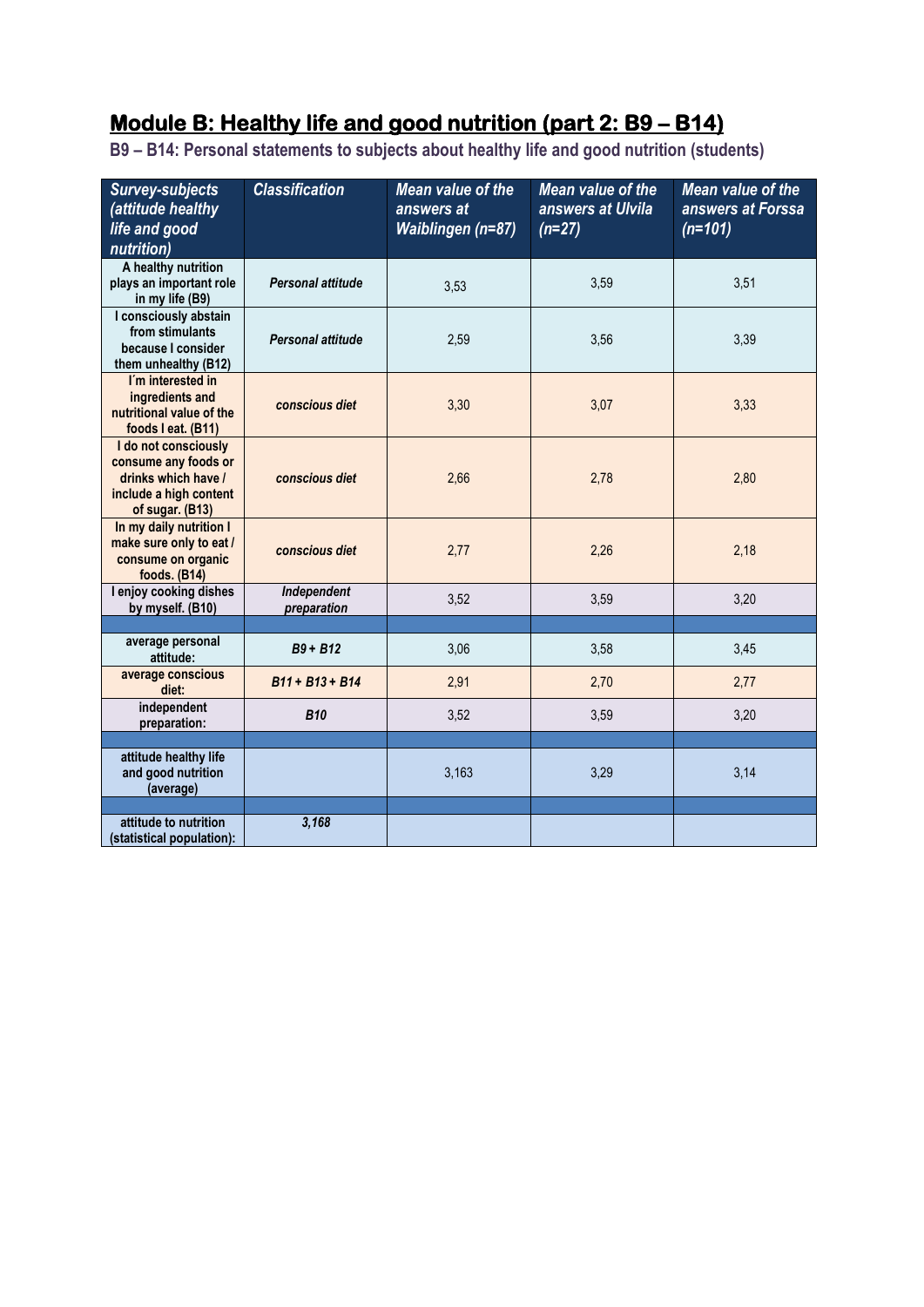**B9 – B14: Personal statements to subjects about healthy life and good nutrition (adults)**

| <b>Survey-subjects</b><br>(attitude sport)                                                                       | <b>Classification</b>      | Mean value of the<br>answers at<br>Waiblingen (n=8) | <b>Mean value of the</b><br>answers at Ulvila<br>$(n=21)$ | Mean value of the<br>answers at Forssa<br>$(n=9)$ |
|------------------------------------------------------------------------------------------------------------------|----------------------------|-----------------------------------------------------|-----------------------------------------------------------|---------------------------------------------------|
| A healthy nutrition<br>plays an important role<br>in my life (B9)                                                | Personal attitude          | 4,00                                                | 3,67                                                      | 3,56                                              |
| I consciously abstain<br>from stimulants<br>because I consider<br>them unhealthy (B12)                           | Personal attitude          | 2,25                                                | 2,81                                                      | 3,11                                              |
| I'm interested in<br>ingredients and<br>nutritional value of the<br>foods I eat. (B11)                           | conscious diet             | 3,75                                                | 3,76                                                      | 3,67                                              |
| I do not consciously<br>consume any foods or<br>drinks which have /<br>include a high content<br>of sugar. (B13) | conscious diet             | 3,25                                                | 2,81                                                      | 3,00                                              |
| In my daily nutrition I<br>make sure only to eat /<br>consume on organic<br>foods. $(B14)$                       | conscious diet             | 3,13                                                | 2,10                                                      | 1,67                                              |
| I enjoy cooking dishes<br>by myself. (B10)                                                                       | independent<br>preparation | 3,63                                                | 3,81                                                      | 3,11                                              |
| average personal<br>attitude:                                                                                    | $B9 + B12$                 | 3,125                                               | 3,24                                                      | 3,335                                             |
| average conscious<br>diet:                                                                                       | B11 + B13 + B14            | 3,376                                               | 2,89                                                      | 2,78                                              |
| independent<br>preparation:                                                                                      | <b>B10</b>                 | 3,63                                                | 3,81                                                      | 3,11                                              |
|                                                                                                                  |                            |                                                     |                                                           |                                                   |
| attitude healthy life<br>and good nutrition<br>(average)                                                         |                            | 3,377                                               | 3,313                                                     | 3,075                                             |
|                                                                                                                  |                            |                                                     |                                                           |                                                   |
| attitude to nutrition<br>(statistical population):                                                               | 3,270                      |                                                     |                                                           |                                                   |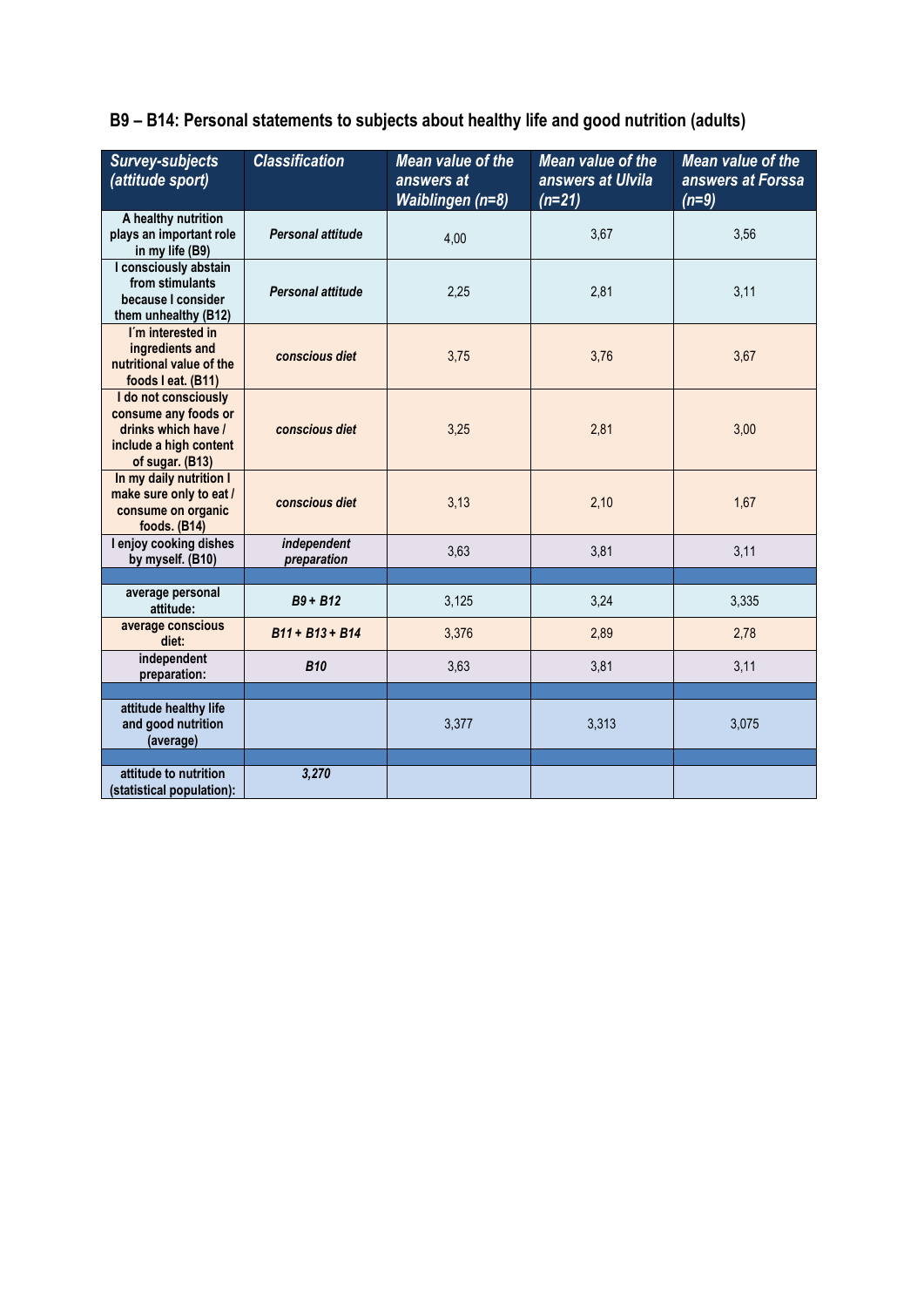

## **Module C: Healthy rest and general well-being (part 1: C1 - C4)**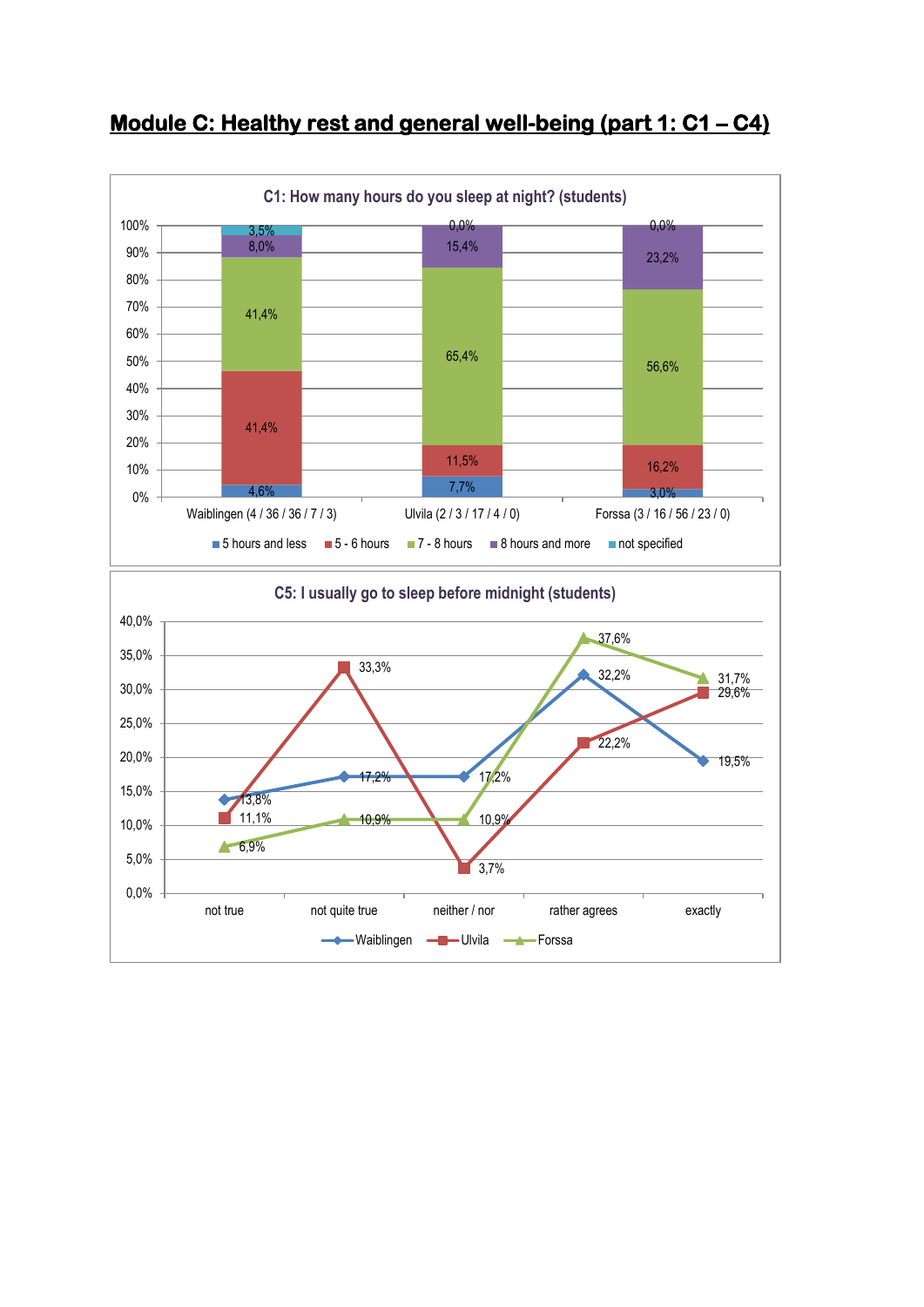**C2: Before going to sleep I have regular rituals (students / adults ; multiple answers were possible)**

| <b>IB Waiblingen</b>       | <b>Ulvilan Lukio</b>       | <b>Forssan Yhteislyseo</b> | total (survey)             |
|----------------------------|----------------------------|----------------------------|----------------------------|
| 1. checking social media / | 1. watching $TV -$         | 1. checking social media / | 1. checking social media / |
| talking on the phone -     | $30(41,1\%)$               | talking on the phone -     | talking on the phone -     |
| 50 (38.8%)                 |                            | 70 (39,3%)                 | 140 (36,8%)                |
| 2. watching TV -           | 2. checking social media / | 2. watching TV -           | 2. watching TV -           |
| 36 (27,9%)                 | talking on the phone -     | $37(20.8\%)$               | 103 (27,1%)                |
|                            | 20(27,4%)                  |                            |                            |
| 3. listening to music -    | 3. listening to music -    | 3. listening to music -    | 3. listening to music -    |
| 19 (14,7%)                 | 10(13,7%)                  | 33(18.5%)                  | 62 (16,3%)                 |
| 4. I have none -           | 4. I have none -           | 4. I have none -           | 4. I have none -           |
| $11(8.5\%)$                | $7(9.6\%)$                 | 15(8,4%)                   | 33(8.7%)                   |
| 5. reading a book -        | 5. reading a book -        | 5. revision for school -   | 5. reading a book -        |
| $9(7,0\%)$                 | $5(6.8\%)$                 | 13(7,3%)                   | 24 (6,3%)                  |
| 6. revision for school -   | 6. revision for school -   | 6. reading a book -        | 6. revision for school -   |
| $4(3,1\%)$                 | $1(1.4\%)$                 | $10(5,6\%)$                | 18 (4,7%)                  |



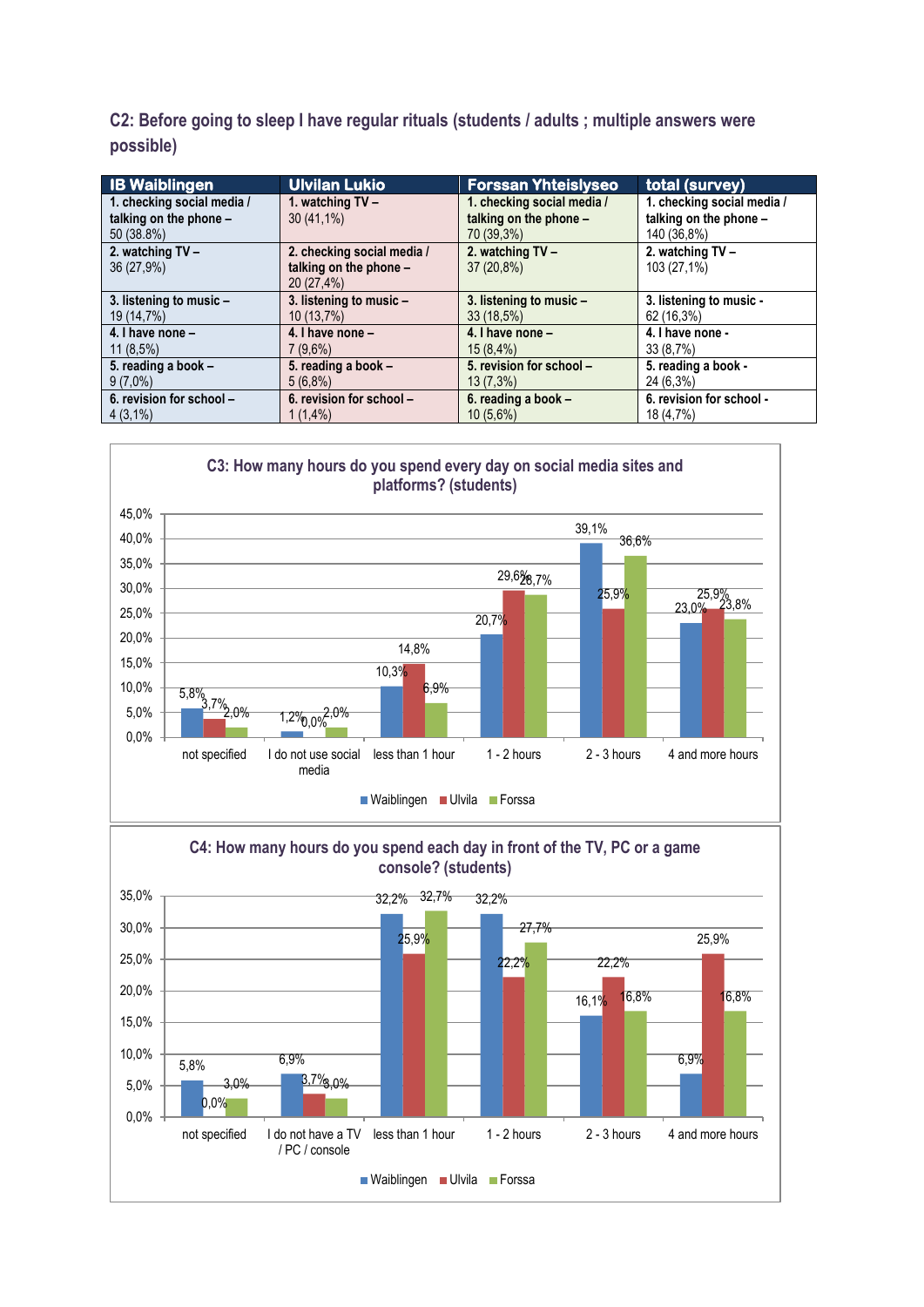# **Module C: Healthy rest and general well-being (part 2: C5 – C18)**

**C5 – C18: Personal statements to subjects about healthy rest and general well-being (students)**

| <b>Survey-subjects</b>                                                                                            | <b>Classification</b>                                                    | Mean value of the            | Mean value of the            | Mean value of the           |
|-------------------------------------------------------------------------------------------------------------------|--------------------------------------------------------------------------|------------------------------|------------------------------|-----------------------------|
| (attitude healthy rest                                                                                            |                                                                          | answers at                   | answers at Ulvila            | answers at Forssa           |
| and general well-                                                                                                 |                                                                          | Waiblingen (n=87)            | $(n=27)$                     | $(n=101)$                   |
| being)                                                                                                            |                                                                          |                              |                              |                             |
| I usually go to sleep<br>before midnight. (C5)                                                                    | sleep behavior                                                           | 3,26                         | 3,26                         | 3,78                        |
| In the morning I'm never<br>tired and I feel mostly<br>rested. (C6)                                               | sleep behavior                                                           | 2,24                         | 2,07                         | 2,31                        |
| I consider sufficient sleep<br>important for my health.<br>(C7)                                                   | sleep behavior                                                           | 3,92                         | 4,07                         | 4,10                        |
| At night I usually sleep<br>well and rarely wake up<br>(C8)                                                       | sleep behavior                                                           | 3,30                         | 4,15                         | 3,93                        |
| In our society social<br>media has a high priority<br>for people. (C9)                                            | media consumption                                                        | 4,02                         | 4,15                         | 3,79                        |
| Social media plays an<br>important role in my life.<br>(C10)                                                      | media consumption                                                        | 3,26                         | 3,62                         | 3,37                        |
| I often use social media<br>when I feel bored. (C11)                                                              | media consumption                                                        | 3,95                         | 4,19                         | 4,14                        |
| I use social media as a<br>tutoring tool or to learn<br>online with friends. (C12)                                | media consumption                                                        | 3,46                         | 3,35                         | 3,50                        |
| I hardly fall asleep in the<br>evening or feel restless<br>when sitting in front of a                             | Sleep behavior, media<br>consumption, mental<br>well-being               | 2,43                         | 2,54                         | 2,87                        |
| screen during the day or<br>have used the mobile<br>phone a lot. (C13)                                            | $\rightarrow$ for calculating<br>averages, the value must<br>be inverted | $\rightarrow$ 3,57 (invert.) | $\rightarrow$ 3,46 (invert.) | $\rightarrow$ 3,13 (invert) |
| I rarely or never feel sad<br>or depressed. (C14)                                                                 | mental well-being                                                        | 2,92                         | 2,88                         | 3,11                        |
| I recognize my generation<br>and me as an important<br>and significant factor for<br>society. (C15)               | mental well-being                                                        | 3,08                         | 3,65                         | 3,37                        |
| In my family I always find<br>someone to talk to. (C16)                                                           | mental well-being                                                        | 4,10                         | 4,00                         | 4,08                        |
| My friends always listen<br>to me when I'm sad. (C17)                                                             | mental well-being                                                        | 4,45                         | 4,00                         | 3,99                        |
| At school / at work<br>achievements / abilities<br>will be acknowledged<br>with respect. (C18)                    | mental well-being                                                        | 3,67                         | 3,77                         | 3,58                        |
| Average attitudes for                                                                                             |                                                                          |                              |                              |                             |
| sleep behavior:<br><b>Average attitudes for</b>                                                                   | C5-C8; C13 (invert.)                                                     | 3,258                        | 3,402                        | 3,450                       |
| media consumption:<br>Average attitudes for                                                                       | C9-C13 (invert.)                                                         | 3,652                        | 3,754                        | 3,586                       |
| mental well-being:                                                                                                | C13 (invert.) - C18                                                      | 3,632                        | 3,627                        | 3,543                       |
| <b>Attitudes for sleep</b><br>behavior, media<br>consumption and mental<br>well-being (average)                   |                                                                          | 3,514                        | 3,594                        | 3,526                       |
| <b>Attitudes for sleep</b><br>behavior, media<br>consumption and mental<br>well-being (statistical<br>population) | 3,530                                                                    |                              |                              |                             |